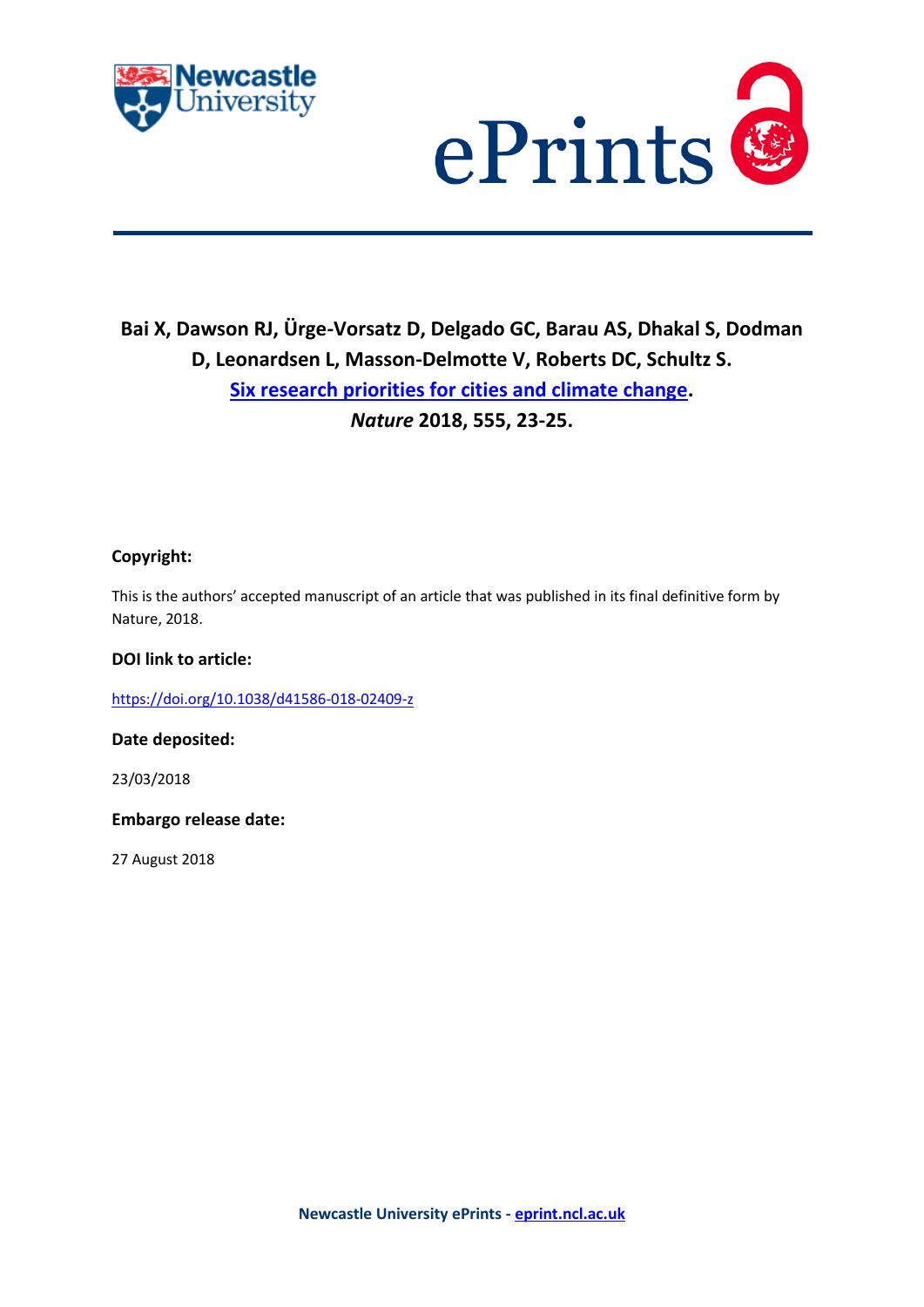## **Six research priorities for cities and climate change**

#### Cite as:

Bai X, Dawson RJ, Ürge‐Vorsatz D, Delgado GC, Barau AS, Dhakal S, Dodman D, Leonardsen L, Masson‐Delmotte V, Roberts DC, Schultz S (2018) Six research priorities for cities and climate change, *Nature*, 555, 23‐25. (doi: 10.1038/d41586‐018‐02409‐z).

Cities must address climate change. More than half of the world's population is urban, and cities emit 75% of all carbon dioxide from energy use<sup>1</sup>. Meeting the target of the 2015 Paris climate agreement to keep warming well below 2° C above pre‐industrial levels requires staying within a 'carbon budget' and emitting no more than around 800 gigatonnes of CO2 in total after 2017. Yet bringing the rest of the world up to the same infrastructure level as developed countries (those listed as Annex 1 to the Kyoto Protocol) by 2050 could take up to 350 gigatonnes of the remaining global carbon budget<sup>2</sup>. Much of this growth will be in cities in the developing world (see 'Urban development challenge').

Cities are increasingly feeling the effects of extreme weather. Many are located on flood‐ plains, in dry areas or on coasts. In 2017, more than 1,000 people died and 45 million people lost homes, livelihoods and services when severe floods hit southeast Asian cities, including Dhaka in Bangladesh and Mumbai in India. California's suburbs and Rio de Janeiro in Brazil have experienced floods and mudslides on the heels of drought, wildfires and heavy rains. Cape Town in South Africa has endured extreme drought since 2015. By 2030, millions of people and US\$4 trillion of assets will be at risk from such events (see go.nature.com/2sbj4qh).

In response, the science of cities is evolving. Urban planners and decision‐makers need evidence to help them manage risks and develop strategies for climate mitigation and adaptation. Scientists are increasingly thinking of cities as complex systems and working more closely with communities. New concepts are emerging, such as smart cities.

Yet the scope and applicability of urban research is stymied: a lack of long-term studies of urban climates and their impacts makes it hard for city officials to plan decades ahead. And research grants focused on single disciplines or local or national needs provide little scope for cross-disciplinary projects or comparative analyses between regions. Few online platforms exist to help cities share information and learn from one another.

Science needs to have a stronger role in urban policy and practice. Next week in Edmonton, Canada, the Intergovernmental Panel on Climate Change (IPCC) and 9 global partners will bring together some 700 researchers, policymakers and practitioners from 80 countries for the IPCC Cities and Climate Change Science Conference (https://citiesipcc.org). Participants will establish a global research agenda that will inform the IPCC special report on cities — part of the panel's seventh assessment cycle, which begins in 2023.

As members of the scientific steering committee for the IPCC conference, here we identify six priorities for cities and climate‐change research.

#### **KNOWLEDGE GAPS**

Mitigating and adapting to urban climate change will require work in several areas.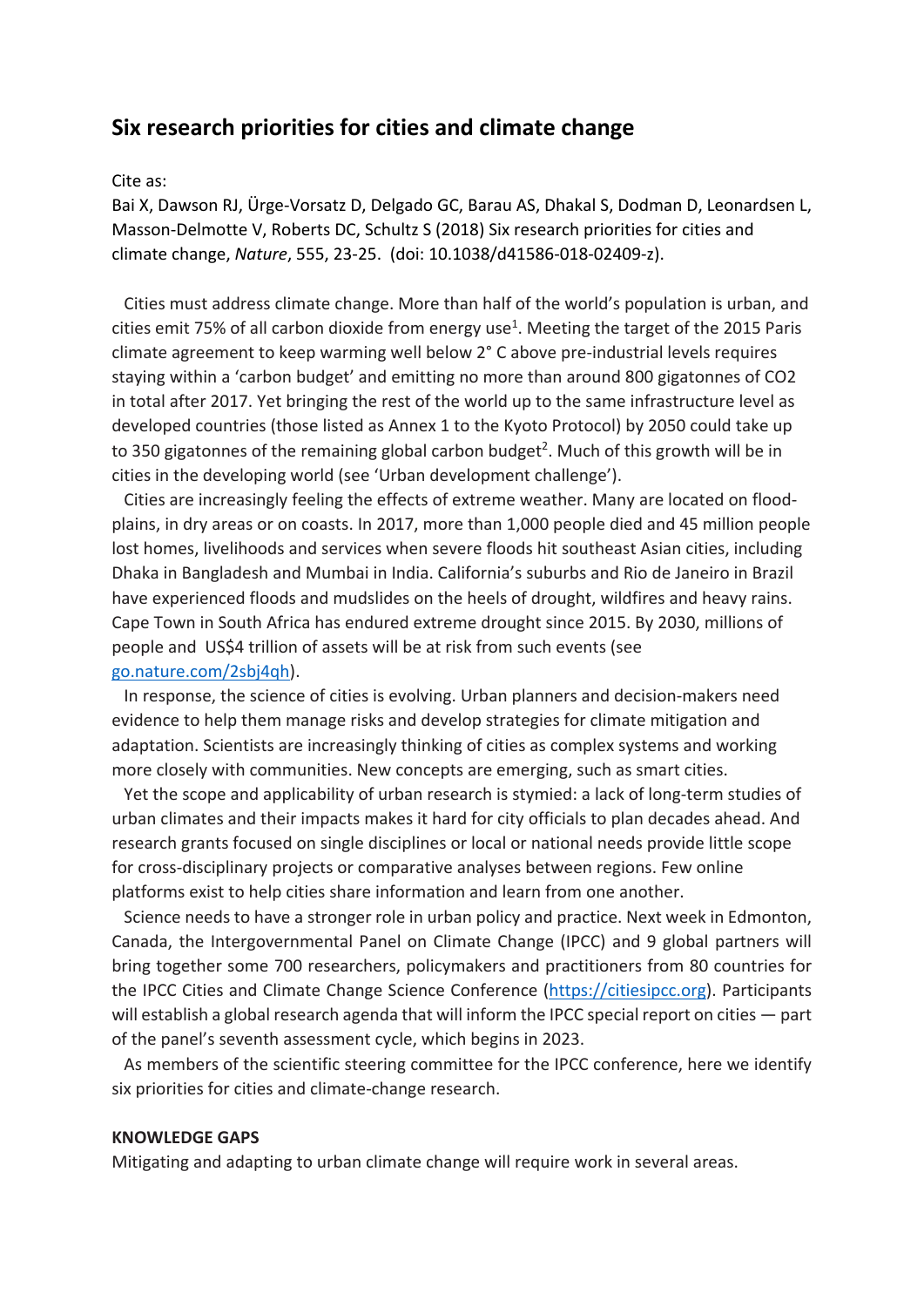**Expand observations.** Researchers and city authorities need to extend the quantity and types of urban data collected. The biggest gaps are in the global south. Data on informal settlements are sparse or non‐existent. As well as improving availability, the coverage, quality, resolution and reliability of data need to be enhanced, and reporting should be standardized. Methodologies for remote sensing with satellites, drones and autonomous vehicles need to be developed for monitoring dense urban fabrics.

Reliable inventories of greenhouse gases are needed - from individual dwellings, factories and roads — as well as methods for verifying them. Most policymakers and practitioners still rely on city‐wide or national emissions data. It is crucial to track the origins and types of air pollution with climate effects  $-$  including methane, ozone, black carbon and aerosols  $$ because reducing these is of benefit to public health as well as to climate mitigation.

To understand the wider impacts of flooding, it is crucial to map buried networks of pipes and cables as well as hidden spaces in buildings and below ground. Researchers also need to know how people interact with infrastructure and public spaces when an extreme weather event is forecast, for example.

Narratives and local knowledge must be assimilated with technical data. Old neigh‐ bourhoods in Kano, Nigeria, have proved more resilient to floods and heat than have developments built after 1980 (ref. 3). Flat mud roofs are better at absorbing and evapo‐ rating rainwater than are metal or concrete. And Nigerian cities have historically included many open spaces, green areas and wetlands.

A global network of 'urban observatories' — diverse cities that are focal points for research and long-term monitoring — is needed. Data, research and practice should be shared online. In the United Kingdom, Newcastle University collects 1 million measurements a day from sensors across the city and makes them openly available online in real time (www.uoweb1.ncl.ac.uk and www.urbanobservatory.ac.uk). These range from transport emissions, precipitation, water flows and air qualities to biodiversity measures such as beehive weight. The city council and the transport, energy, environmental and water sectors are using the data. Similar observatories are being developed in Sheffield and Bristol.

To ensure trust, such data need to be verifiable and used transparently. Researchers and practitioners need to develop mechanisms for governance, security, ethics and engagement. There are privacy and security concerns; for example, many cities are now legally required to protect private data. Some are reticent to publish information that might reveal they failed to meet targets.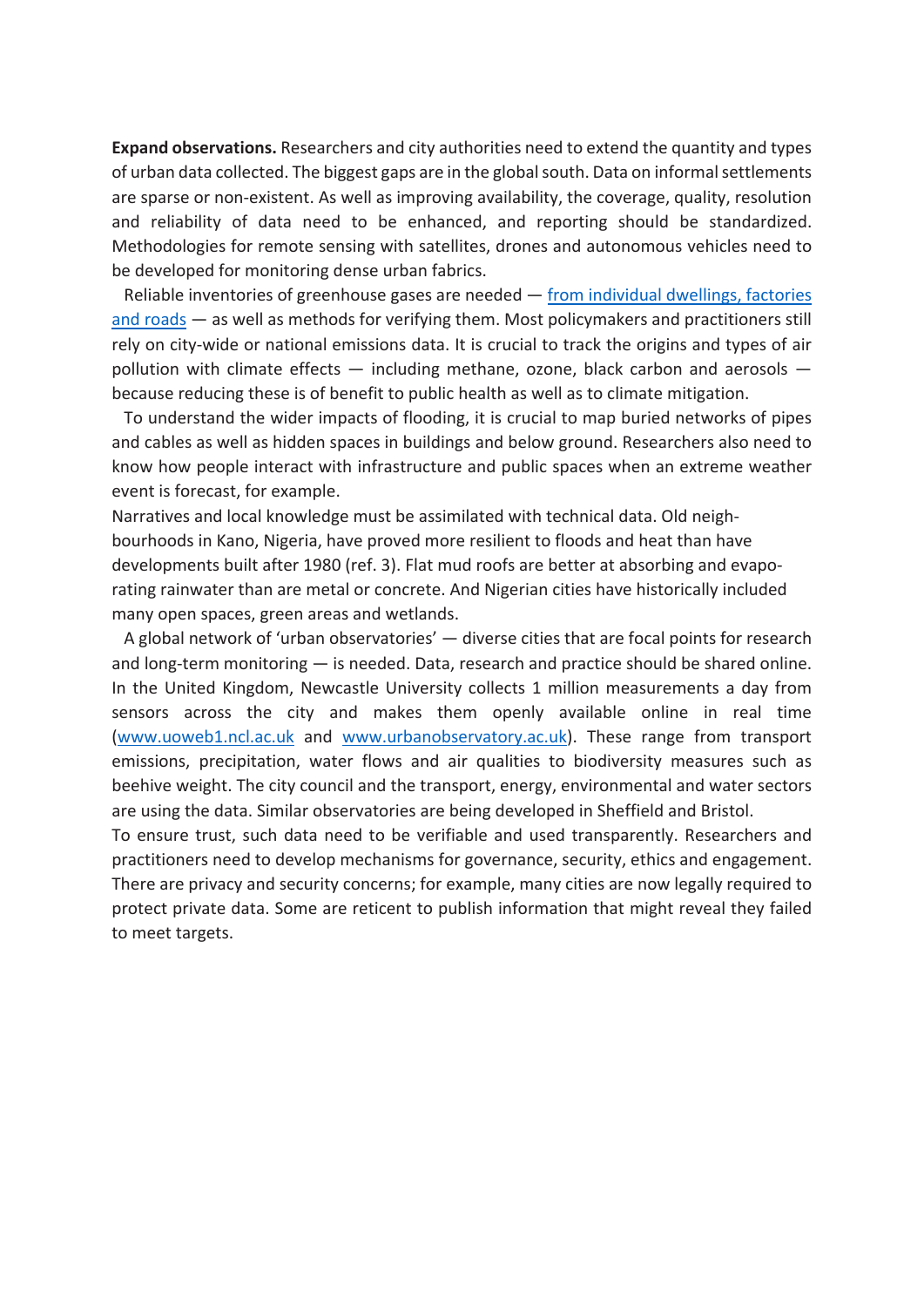#### **URBAN DEVELOPMENT CHALLENGE**

Building infrastructure for fast-growing cities in developing countries could release 226 gigatonnes (Gt) of carbon dioxide by 2050 - more than four times the amount used to build existing developed-world infrastructure. To curb emissions, cities need low-carbon construction, alternative transport and better planning and design.



**Understand climate interactions.** Climate processes are complex — more so in cities. For example, urban air pollution in Chinese cities is causing heavier rainfall as fine particles influence clouds<sup>4</sup>. Impermeable surfaces, such as concrete or asphalt, hold heat and reduce evaporative cooling, amplifying urban 'heat islands'5.

Comparative studies are needed of cities in different contexts to disentangle these interactions and to find solutions. We need to know how urban morphologies, building materials and human activities affect atmospheric circulation, heat and light radiation, urban energy and water budgets. How much permeable paving is needed to lower flood risk, as Melbourne is doing with bluestone pavements? What is the impact of reflective roads and roofs, as tried in New York and Los Angeles?

Climate simulations need to account for urbanization, and be scaled down to city and neighbourhood levels. Methodologies for high-resolution risk assessment of heatwaves, coastal erosion and inundation are needed. Different approaches and models need to be compared, benchmarked and coupled with assessments of local social vulnerabilities and capabilities.

**Study informal settlements.** By 2050, three billion people, mostly in the global south, will be living in slums: neighbourhoods that have no mainstream governance, on land that is not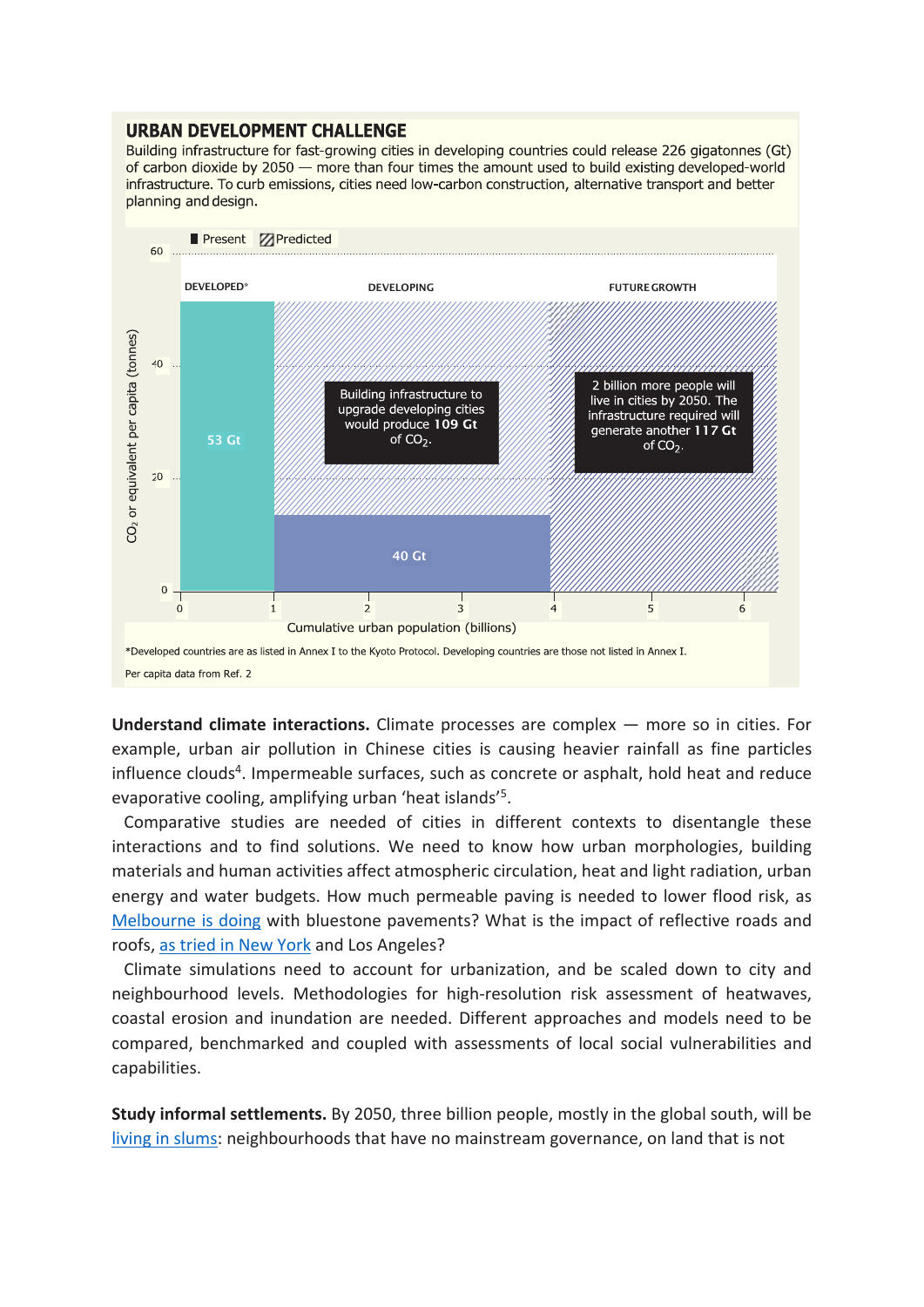zoned for development and in places that are exposed to climate‐related hazards such as floods. Poor housing and basic services compound the risks for individuals and households. Enabling these communities to adapt is a priority. Assessments are needed of grass‐roots efforts to address hazards. For example, community‐based organizations are buying land outside flood zones and constructing resilient housing in the Philippines<sup>6</sup>, and mapping flood risk in Gorakhpur, India. Such studies should look at formal and informal relationships and include voices from marginalized groups.

Models and analytical tools tailored to these communities need to be developed, because the approaches used in cities in the global north cannot be transplanted. Data scarcity, informal socio‐economic processes and limited local capacities must be considered.

Policies need to be assessed. For example, the cities of Adama and Mekele in Ethiopia boosted affordable housing around their peripheries by increasing the area of land available for development. Keeping land tenure in government hands saves effort in the long run; large networks of infrastructure and public spaces can be planned and built coherently, without having to retrofit poorly designed areas. Informal settlements may have lessons for sustainability. Residents are often efficient at using scarce resources and reusing and recycling waste. Mitigation efforts need to support, rather than undermine, livelihoods and human well-being as well as the informal economy.

**Harness disruptive technologies.** The digital revolution is transforming cities. For example, urban shared‐mobility schemes have improved air quality and social inclusion, and reduced congestion. In Lisbon, for instance, studies have shown that a fleet of shared taxis could maintain residents' mobility levels using only 3% of the current number of vehicles. Global adoption of shared, automated electric vehicles could cut world's vehicle stocks by one‐third. Yet these benefits could be reduced if the ease of using such technologies ultimately led to increased vehicle use. Researchers need to understand what drives positive and negative outcomes, as well as how to influence them — such as by enabling more shared travel through information and communication technologies.

Digitally connecting and controlling water, power, communications and transport systems increases the likelihood that climate hazards will affect such networks simultaneously. These coupled risks — and where responsibilities lie — are poorly understood<sup>7</sup>. Outages cascade and lead to shortages of food, cash and fuel, as happened in New York after Hurricane Sandy in 2012.

Affordable materials and technologies that can reduce the carbon intensity of future infrastructure in the global south should be developed and commercialized. For example, cement can be engineered to absorb more CO2. Cement production is the third‐largest human‐made source of emissions after fossil‐fuel burning and land‐use change, contributing around 5.6% of global fossil‐fuel and industry‐related CO2 emissions. 'Carbon‐neutral' timber and bamboo have been used to build lightweight skyscrapers. These materials need to be sustainably produced at low cost. The C40's Climate Positive Development Program is experimenting in 18 cities to achieve net-negative emissions in mixed-development projects of up to 300,000 people.

Vegetation corridors, green parks, reed beds and low‐lying areas that soak up water can be woven into the built environment to reduce flood and heat risks, while improving biodiversity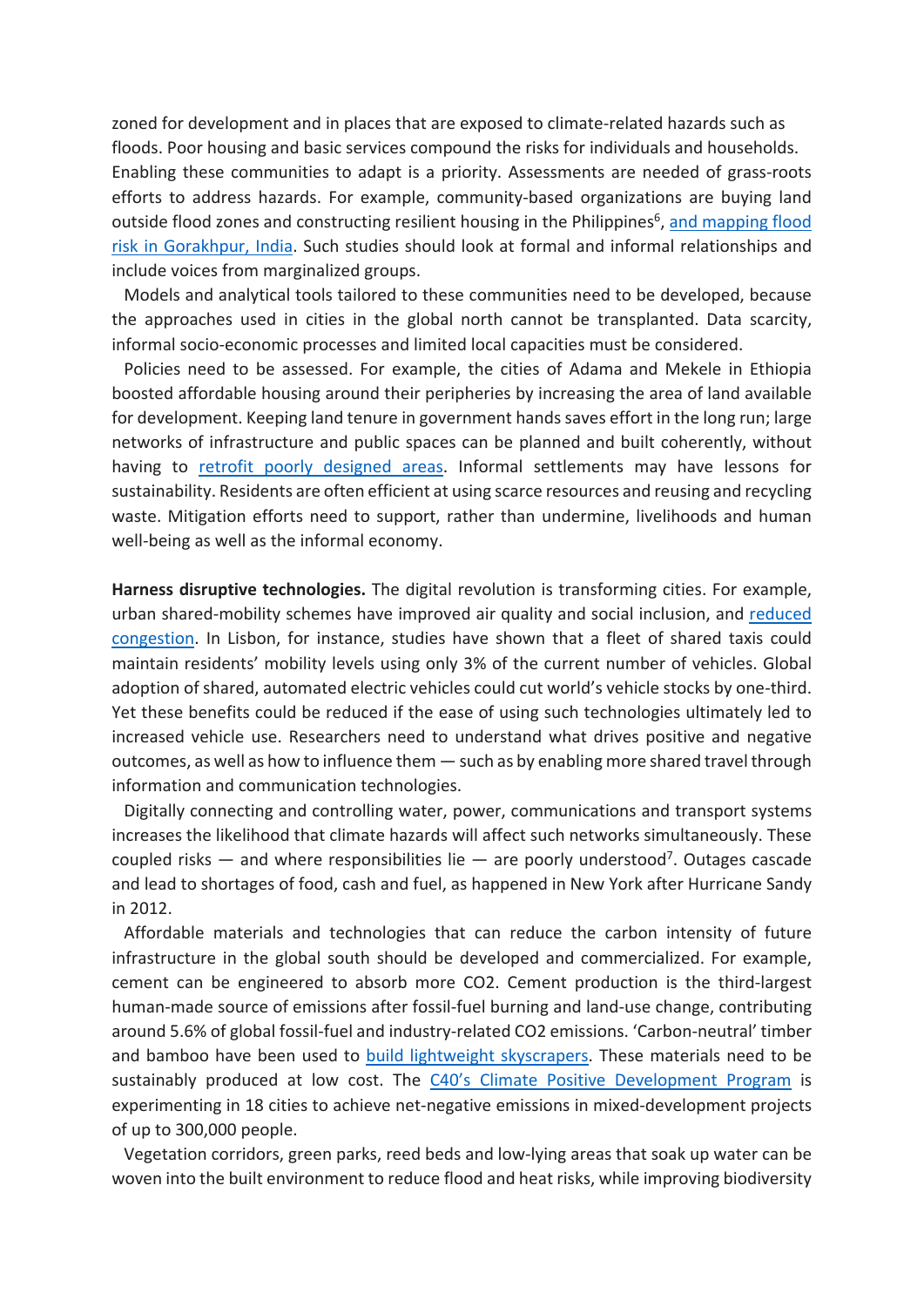and carbon storage. More needs to be known about the long-term performance and management of such features. Design and engineering standards need to be developed.

**Support transformation.** Bold strategies are needed for achieving low-carbon, resilient cities<sup>8</sup>. For example, China's 'sponge city' initiative helps to reduce urban flood risks by increasing green spaces, restoring wetlands and using permeable materials to absorb rainwater and delay runoff. More needs to be learned about how to change residents' lifestyles and consumption patterns, through policies and incentives, to make zero-carbon neighbourhoods and cities.

A start is to find and scale up successful local innovations. For example, Shanghai is experimenting with a range of low‐carbon practices, including district heating networks, carbon labelling of consumer products and financial mechanisms<sup>9</sup>. Research and policy frameworks need to be developed to translate successful local innovations across cities.

**Recognize global sustainability context.** Cities are open, complex, dynamic systems with a global reach. Well-intended local actions can displace issues to other sectors or into the future. For example, one city's crackdown on energy-intensive production might shift the problem to less‐regulated regions, with no net gain on emissions reduction. Many cities in China, South Korea and Vietnam have relocated industries outside the city to improve their environmental ratings.

A systems approach is needed to deliver on global climate change as well as the UN's New Urban Agenda and Sustainable Development Goals. More needs to be known about interactions, trade‐offs and synergies between urban processes and their impacts elsewhere<sup>10</sup>. This entails working across disciplines and governance silos. 'Nexus approaches' that trace linkages between water, food and energy systems should be extended to other sectors, to understand the relationships between infrastructure provision, inequality and resilience, for example.

#### **NEXT STEPS**

Researchers, policymakers, practitioners and other city stakeholders need to strengthen partnerships and produce knowledge together. Universities should support data platforms and long-term research programmes in their cities, while sharing knowledge nationally and internationally. Scientists should become more engaged with policy and practice networks such as C40 Cities, ICLEI Local Governments for Sustainability and United Cities and Local Governments.

We would like to see cities establish scientific advisory boards chaired by a chief science adviser, as many government departments do. These would enhance the profile of science, build capacity and leadership, and provide a point of contact.

Funding agencies need to provide grants for cross-disciplinary research and comparative studies, especially in the global south. Cities might mandate that companies bidding for large‐ scale government projects in renewable energy or sustainable transport, for example, contribute money for related university research, as is required in the Australian Capital Territory. Cities should develop business models and partnerships to accelerate successful experiments and scale up ideas and technologies.